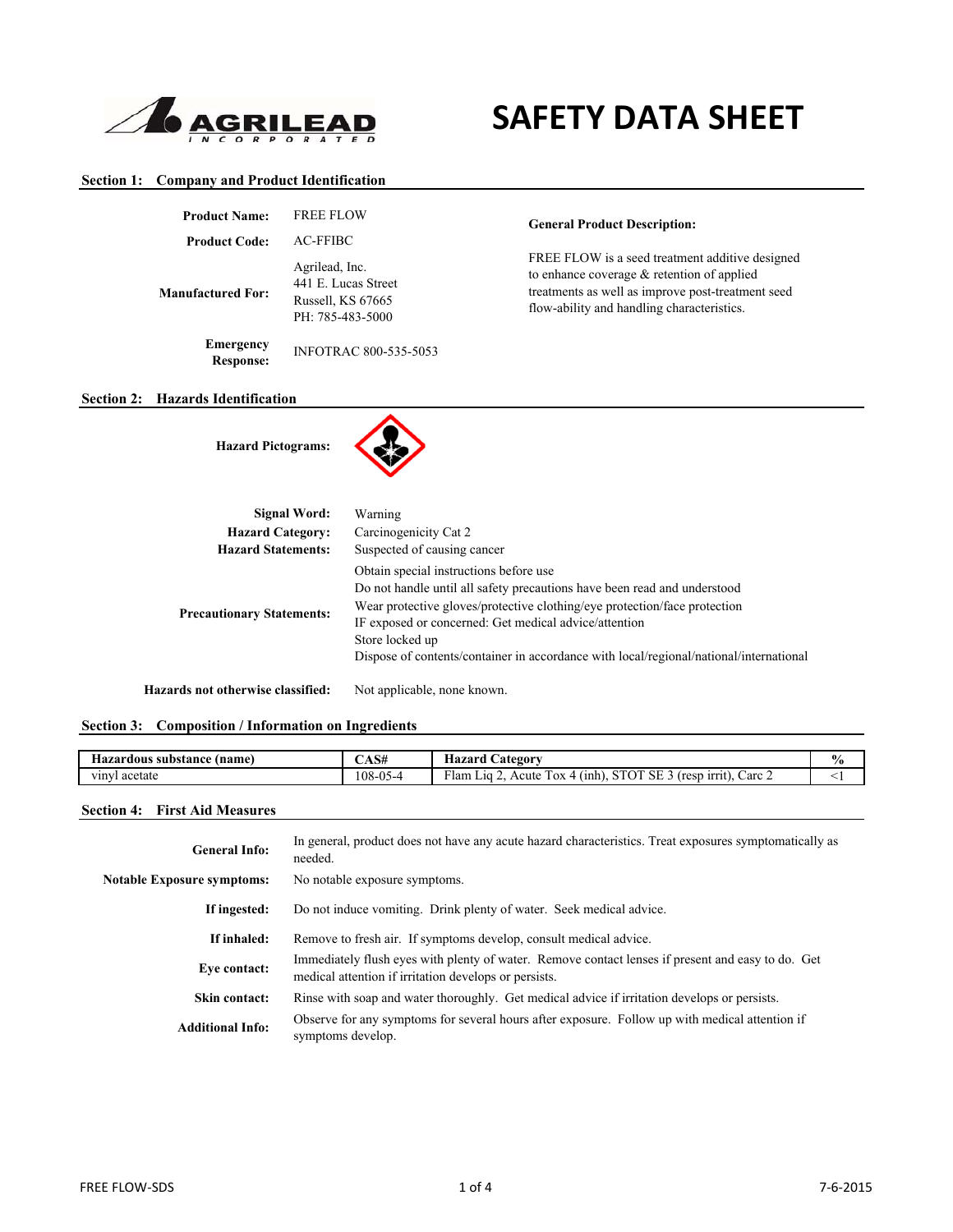| <b>General Info:</b>                                          | Product is not expected to pose a fire / combusion hazard. If involved in fire, direct water spray may<br>spread fire. Isolate any uncompromised product from area if possible. Do not breath fumes.                |
|---------------------------------------------------------------|---------------------------------------------------------------------------------------------------------------------------------------------------------------------------------------------------------------------|
| <b>Extinguishing Method /</b><br>Equipment:                   | Carbon dioxide (CO2), dry chemical, foam. Firefighters should wear self-contained breathing apparatus<br>(SCBA) and full protective equipment.                                                                      |
| <b>Hazardous Decomposition Info:</b>                          | Constituents associated with burning should be considered as toxic.                                                                                                                                                 |
| <b>Section 6: Accidental Release Measures</b>                 |                                                                                                                                                                                                                     |
| Personal precautions, protective<br>equipment and procedures: | Keep unnecessary personnel away. Wear appropriate protective equipment and clothing during clean-up.<br>Avoid breathing vapors. Ventilate area if easy to do so. For personal protection, see section 8 of the SDS. |
| <b>Containment Equipment and</b><br><b>Procedures:</b>        | Large Spills: Contain actively spilling material if safe and easy to do so. Dike the spilled material, where<br>this is possible. Utilize absorbent clay or sand to contain and stop spreading material.            |
|                                                               | Small Spills: Utilize absorbent clay or sand and transfer to waste receptacles.                                                                                                                                     |
| <b>Cleanup Procedures:</b>                                    | Collect all contaminated clay, media, or other cleanup materials into a waste receptacle.                                                                                                                           |
| Section 7: Handling and Storage                               |                                                                                                                                                                                                                     |
| <b>Safe Handling Precautions:</b>                             | Ensure adequate ventilation. Avoid breathing vapors/mists. Avoid contact with eyes, skin, and clothing.<br>Avoid prolonged exposure. Wear appropriate personal protective equipment.                                |
| <b>Recommendations for Storage:</b>                           | Store in cool area in product container.                                                                                                                                                                            |
| Incompatibilities:                                            | Store away from strong acids or oxidizing agents. Refer to Section 10.                                                                                                                                              |
| <b>Section 8: Exposure Control / Personal Protection</b>      |                                                                                                                                                                                                                     |
| General / Engineering Controls,                               | I ocal exhaust ventilation should be utilized to control vapors / substances below exposure limits                                                                                                                  |

| <b>General / Engineering Controls:</b> | Local exhaust ventilation should be utilized to control vapors / substances below exposure limits.                                            |
|----------------------------------------|-----------------------------------------------------------------------------------------------------------------------------------------------|
| <b>Work Clothing:</b>                  | Protective work clothing which covers skin and prevents exposures.                                                                            |
| <b>Eye/face protection:</b>            | Wear safety goggles or face shield if splash hazards are present.                                                                             |
| <b>Skin Protection:</b>                | Wear chemical resistant gloves. Butyl gloves recommended for vinyl acetate exposure prevention.                                               |
| <b>Respiratory Protection:</b>         | Utilize organic vapor respirator if airborne levels are not maintained below exposure limits, or if<br>ventilation is inadequate.             |
| <b>Additional Information:</b>         | Observe good chemical hygiene practices. Do not smoke or eat while using this product. Wash hands or<br>exposed skin after using the product. |
|                                        |                                                                                                                                               |

| <b>Substances with Exposure Limits</b> | CAS#     |                                  | ACGIH-TLV  ACGIH-STEI  OSHA-PEL |                    | <b>NIOSH-REL</b>              |
|----------------------------------------|----------|----------------------------------|---------------------------------|--------------------|-------------------------------|
| vinyl acetate                          | 108-05-4 | $10$ ppm<br>$(35 \text{ mg/m3})$ | ppm<br>$(53 \text{ mg/m3})$     | Not<br>established | 4 ppm<br>$(15 \text{ mg/m3})$ |

## **Section 9: Physical and Chemical Properties**

|                                         | State: Liquid | <b>Melting Point:</b> Not avail         | <b>Freezing Point:</b> $OC(32F)$               |  |
|-----------------------------------------|---------------|-----------------------------------------|------------------------------------------------|--|
|                                         | Color: Cream  | <b>Boiling Point/Range:</b> 100C (212F) | $pH \leq 7$                                    |  |
| Weight per Gallon: 9.83 lbs             |               | <b>Odor:</b> Sweet                      | Water Solubility: Soluble                      |  |
| Evaporation rate: $>1$                  |               | <b>Flash Point:</b> $>200F$             | <b>Part. Coeff (n-octanol/water)</b> Not avail |  |
| <b>Upper Flam Limits:</b> Not avail     |               | <b>Lower Flam Limits:</b> Not avail     | Vapor Pressure: -                              |  |
| <b>VOC Content (lbs/gal):</b> Not avail |               | <b>Viscosity:</b> Not avail             | <b>Autoignition Temp:</b> Not avail            |  |
|                                         |               |                                         |                                                |  |

## **Section 10: Stability and Reactivity**

**General:**

This product is stable and non-reactive under normal conditions of use. Product is not subject to hazardous polymerization. Avoid freezing.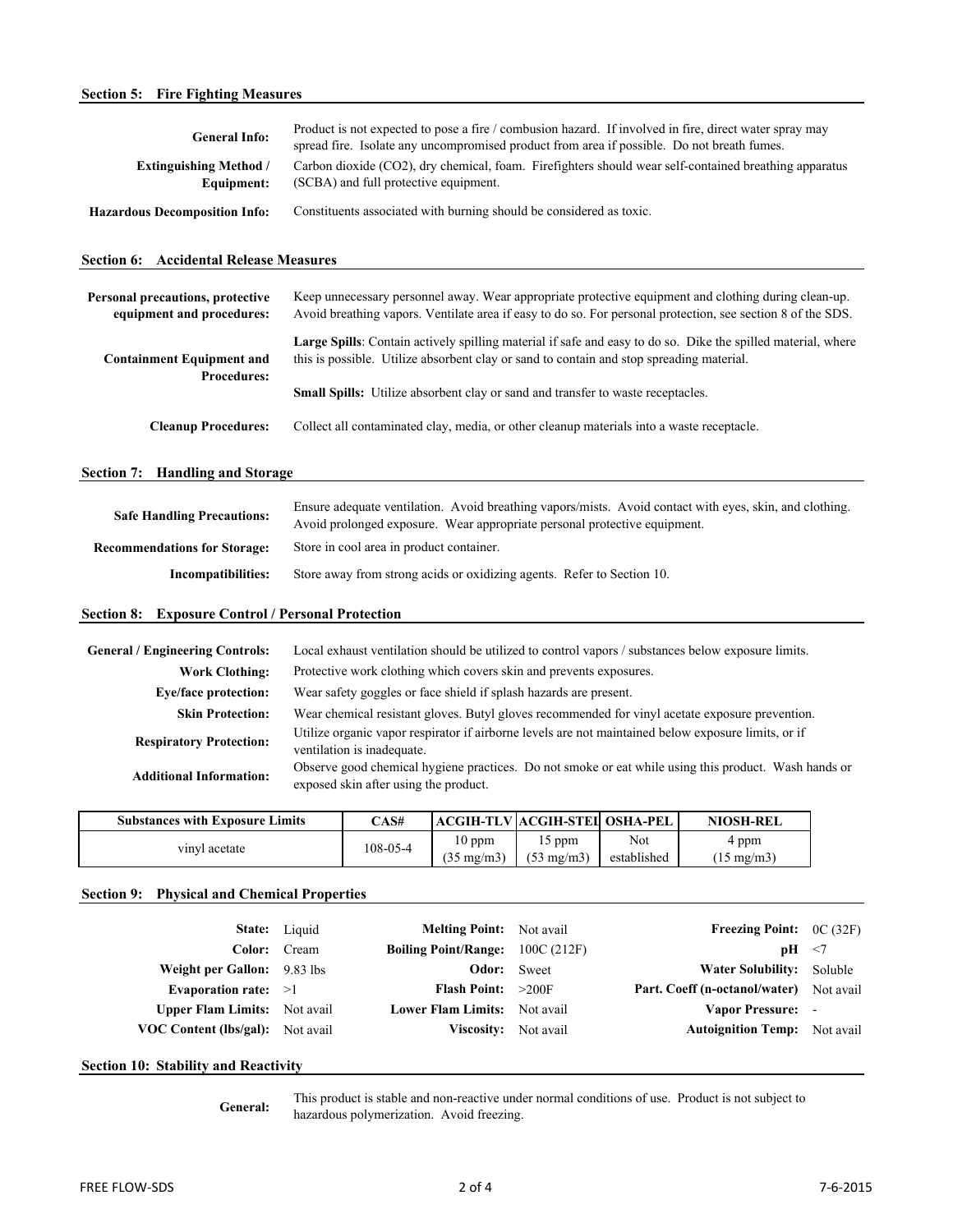| Incompatible materials:        | Strong oxidizing agents, strong acids.                                                    |  |  |  |  |
|--------------------------------|-------------------------------------------------------------------------------------------|--|--|--|--|
| <b>Decomposition products:</b> | No decomposition products known. Toxic substances may be released in the event of a fire. |  |  |  |  |

|  |  |  |  | <b>Section 11: Toxicological Information</b> |
|--|--|--|--|----------------------------------------------|
|--|--|--|--|----------------------------------------------|

| <b>Toxicological Information</b><br>(product): | Product has not been tested. Product is expected to have low acute oral/dermal/inhalation toxicities.<br>Contains residual vinyl acetate, which is a suspect human carcinogen. Prolonged exposures may be<br>harmful to human health. |
|------------------------------------------------|---------------------------------------------------------------------------------------------------------------------------------------------------------------------------------------------------------------------------------------|
| <b>Likely Routes of Exposure:</b>              | Inhalation of vapors/mists, dermal                                                                                                                                                                                                    |
|                                                | <b>Toxicological Information (contained substances)</b>                                                                                                                                                                               |

| Hazardous substance (name) | <b>LD50 Oral</b>      | LD50 Dermal               | $LC50$ Inh               | Irritancv:  |
|----------------------------|-----------------------|---------------------------|--------------------------|-------------|
| vinyl acetate              | $2920$ mg/kg<br>(rat) | $>2000$ mg/kg<br>(rabbit) | $14 \text{ mg/L}$<br>4hr | Respiratory |

| Carcinogenicity or mutagenicity: | Contains vinyl acetate as impurity, less than 1% of product. Vinyl acetate is an IARC Group 2B<br>carcinogen (possibly carcinogenic to humans), and a GHS Category 2 carcinogen. |  |
|----------------------------------|----------------------------------------------------------------------------------------------------------------------------------------------------------------------------------|--|
| <b>Sensitization:</b>            | Product is not expected to be a sensitizer.                                                                                                                                      |  |
| <b>Other Notes:</b>              | Not applicable.                                                                                                                                                                  |  |

#### **Section 12: Ecological Information**

| <b>Aquatic toxicity:</b>            | The primary components of this product $(>99%)$ are not expected to be harmful to aquatic organisms.<br>Residual vinyl acetate $(51\%)$ of product is moderately toxic to freshwater fish (12-18 mg/L). |
|-------------------------------------|---------------------------------------------------------------------------------------------------------------------------------------------------------------------------------------------------------|
| <b>Degradation / Mobility info:</b> | No specific information. It is expected to be immobile, due to inert chemical characteristics.                                                                                                          |
| <b>Bioaccumulative potential:</b>   | No further information.                                                                                                                                                                                 |

## **Section 13: Disposal Information**

| <b>Product disposal:</b>   | Dispose of product in accordance with local, regional, and national regulations. Consult with waste<br>contractor. Contains low levels of flammable solvents. |
|----------------------------|---------------------------------------------------------------------------------------------------------------------------------------------------------------|
| <b>Container disposal:</b> | Treat empty containers with extra care, as residual solvents may pose ignition hazard. Consult waste<br>contractor.                                           |

#### **Section 14: Transport Information**

| DOT:             | Not regulated for transport.               |
|------------------|--------------------------------------------|
| <b>IMO/IMDG:</b> | Not regulated for transport.               |
| IATA:            | Not regulated for transport.               |
| OTHER:           | Inquire for further transport information. |

## **Section 15: Regulatory Information**

| <b>TSCA:</b>                   | All components listed on the TSCA 8(b) inventory. |
|--------------------------------|---------------------------------------------------|
| <b>CERCLA RO:</b>              | Vinyl acetate (5000 lbs)                          |
| <b>SARA 311/312:</b>           | Chronic hazard.                                   |
| <b>SARA 302:</b>               | Vinyl acetate (TPO 1000 lbs)                      |
| <b>SARA 313</b>                | Vinyl acetate                                     |
| California Prop 65 Substances: | None known.                                       |
| <b>Canadian DSL:</b>           | All substances in product are listed on the DSL.  |
| WHMIS:                         | Product is classified per WHMIS 2015.             |
|                                |                                                   |